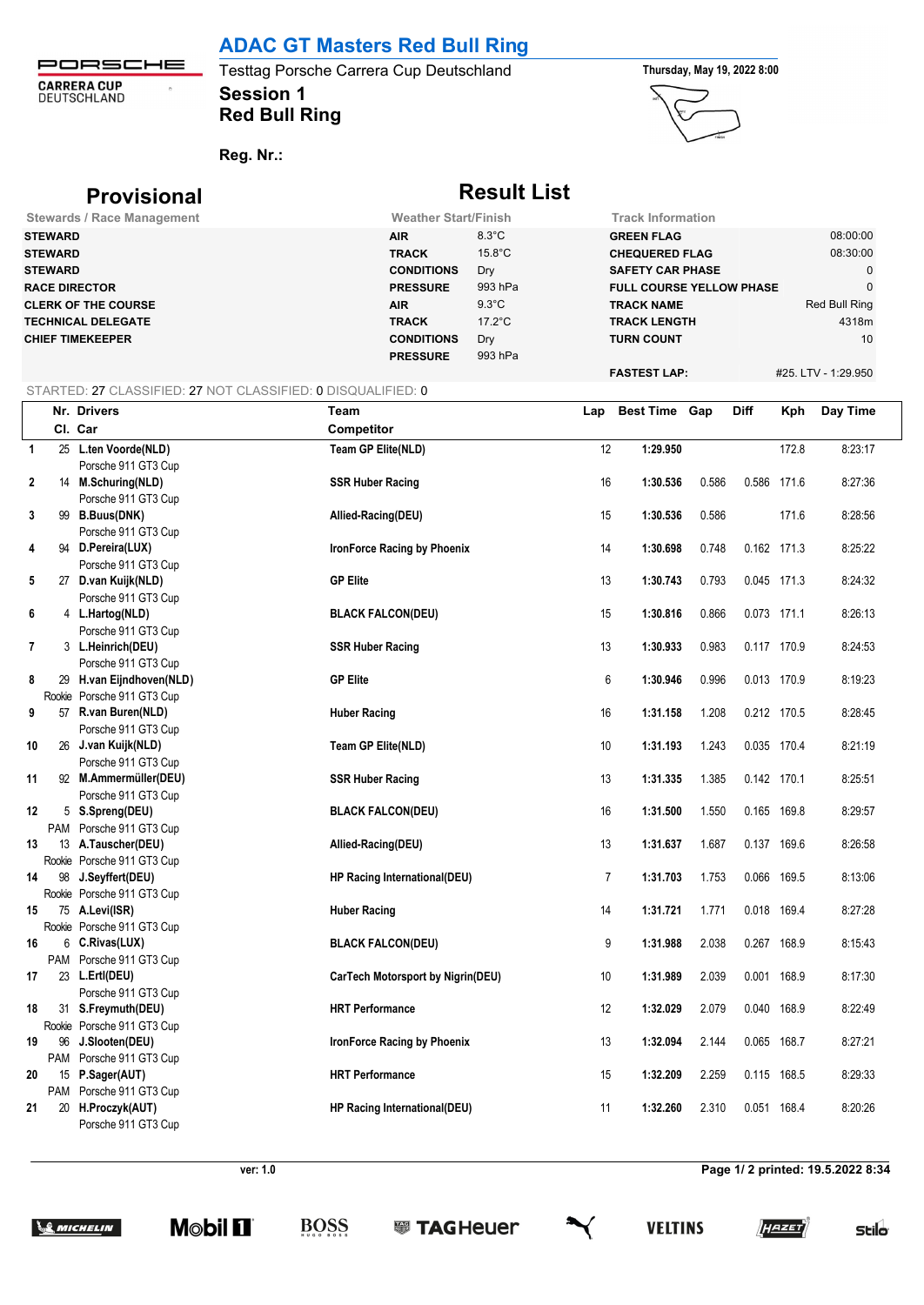## **ADAC GT Masters Red Bull Ring**

PORSCHE **CARRERA CUP**<br>DEUTSCHLAND  $\hat{\boldsymbol{\sigma}}$ 

### **Session 1** Testtag Porsche Carrera Cup Deutschland **Thursday, May 19, 2022 8:00 Red Bull Ring**



**Reg. Nr.:** 

## **Provisional Result List**

|    |    | Nr. Drivers                | Team                              | Lap | <b>Best Time</b> | Gap   | <b>Diff</b> | Kph   | Day Time |
|----|----|----------------------------|-----------------------------------|-----|------------------|-------|-------------|-------|----------|
|    |    | Cl. Car                    | <b>Competitor</b>                 |     |                  |       |             |       |          |
| 22 | 84 | A.Alshehab(KUW)            | CarTech Motorsport by Nigrin(DEU) | 11  | 1:32.290         | 2.340 | 0.030       | 168.4 | 8:19:44  |
|    |    | PAM Porsche 911 GT3 Cup    |                                   |     |                  |       |             |       |          |
| 23 | 40 | J.Honkavuori(FIN)          | <b>ID Racing(DEU)</b>             | 12  | 1:32.365         | 2.415 | 0.075       | 168.2 | 8:31:14  |
|    |    | Porsche 911 GT3 Cup        |                                   |     |                  |       |             |       |          |
| 24 |    | 2 G.Donchev(BGR)           | <b>Huber Racing</b>               | 10  | 1:32.741         | 2.791 | 0.376       | 167.6 | 8:21:43  |
|    |    | PAM Porsche 911 GT3 Cup    |                                   |     |                  |       |             |       |          |
| 25 |    | 44 J.Greif(DEU)            | <b>ID Racing(DEU)</b>             | 17  | 1:33.219         | 3.269 | 0.478       | 166.7 | 8:30:00  |
|    |    | Rookie Porsche 911 GT3 Cup |                                   |     |                  |       |             |       |          |
| 26 | 65 | K.Pfister(DEU)             | <b>HRT Performance</b>            | 13  | 1:34.915         | 4.965 | 1.696       | 163.7 | 8:27:15  |
|    |    | PAM Porsche 911 GT3 Cup    |                                   |     |                  |       |             |       |          |
| 27 | 28 | L.Groeneveld(NLD)          | <b>GP Elite</b>                   | 4   | 1:38.575         | 8.625 | 3.660       | 157.6 | 8:09:56  |
|    |    | Porsche 911 GT3 Cup        |                                   |     |                  |       |             |       |          |

**Subject to final scrutineering!**

| Publication time: |                               |             | Clerk of the Course: |        | Timekeeper:    |                                  |              |
|-------------------|-------------------------------|-------------|----------------------|--------|----------------|----------------------------------|--------------|
|                   | ver: 1.0                      |             |                      |        |                | Page 2/2 printed: 19.5.2022 8:34 |              |
| <b>SMICHELIN</b>  | <b>Mobil <math>\Pi</math></b> | <b>BOSS</b> | <b>SSI TAGHeuer</b>  | $\sim$ | <b>VELTINS</b> | [HAZET]                          | <b>Stilo</b> |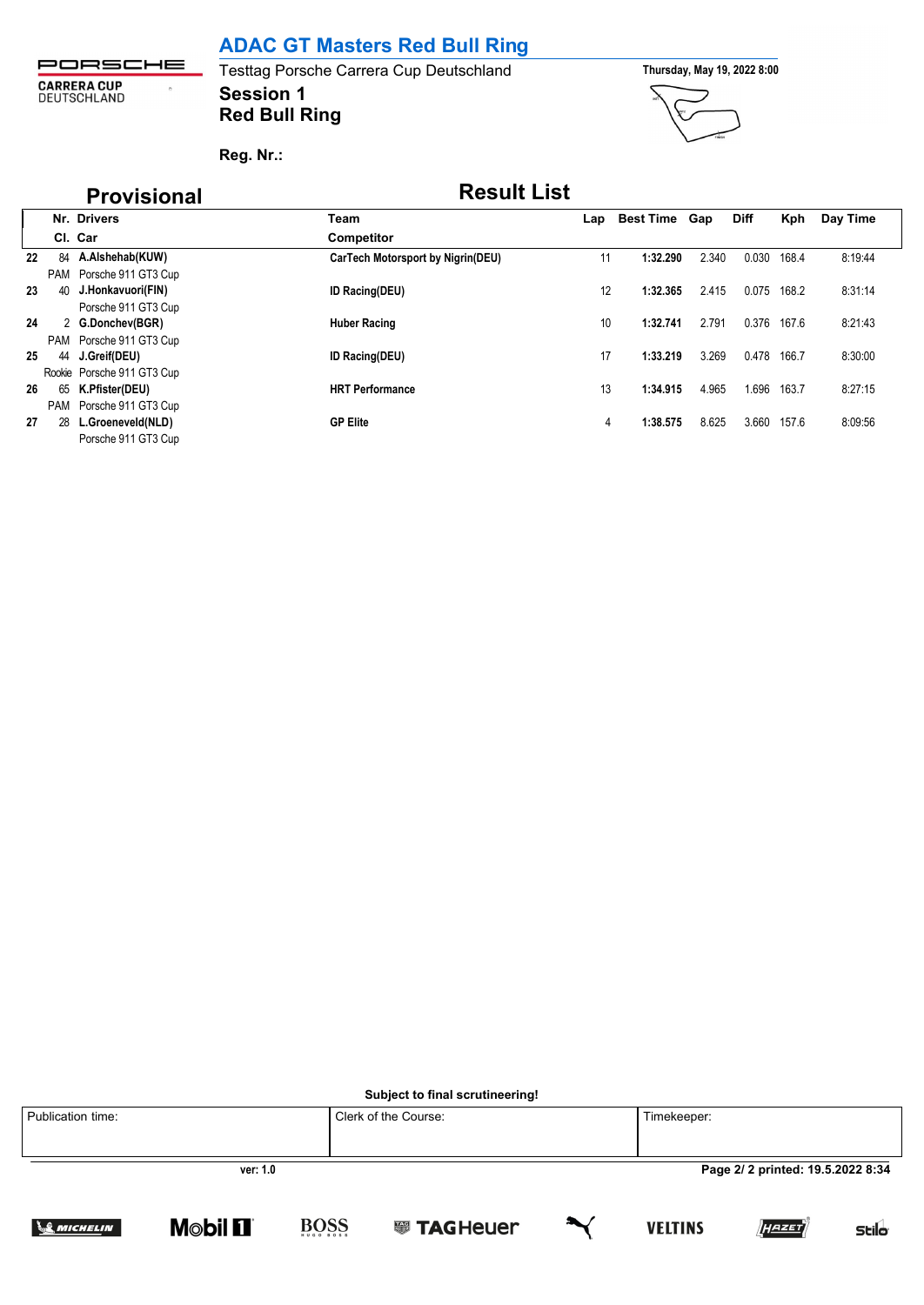### **ADAC GT Masters Red Bull Ring**

PORSCHE **CARRERA CUP**<br>DEUTSCHLAND  $\bar{\Omega}$ 

**Session 1 Red Bull Ring**





**Reg. Nr.:** 

|              |                                                    | <b>Provisional</b>                                           |                          |                                                                    | <b>Class Result List</b>                              |     |                                                                                                          |       |             |       |                                                 |
|--------------|----------------------------------------------------|--------------------------------------------------------------|--------------------------|--------------------------------------------------------------------|-------------------------------------------------------|-----|----------------------------------------------------------------------------------------------------------|-------|-------------|-------|-------------------------------------------------|
|              |                                                    | <b>Stewards / Race Management</b>                            |                          | <b>Weather Start/Finish</b>                                        |                                                       |     | <b>Track Information</b>                                                                                 |       |             |       |                                                 |
|              | <b>STEWARD</b><br><b>STEWARD</b><br><b>STEWARD</b> | <b>RACE DIRECTOR</b>                                         |                          | <b>AIR</b><br><b>TRACK</b><br><b>CONDITIONS</b><br><b>PRESSURE</b> | $8.3^{\circ}$ C<br>$15.8^{\circ}$ C<br>Dry<br>993 hPa |     | <b>GREEN FLAG</b><br><b>CHEQUERED FLAG</b><br><b>SAFETY CAR PHASE</b><br><b>FULL COURSE YELLOW PHASE</b> |       |             |       | 08:00:00<br>08:30:00<br>$\mathbf 0$<br>$\Omega$ |
|              |                                                    | <b>CLERK OF THE COURSE</b>                                   |                          | <b>AIR</b>                                                         | $9.3^{\circ}$ C                                       |     | <b>TRACK NAME</b>                                                                                        |       |             |       | Red Bull Ring                                   |
|              |                                                    | <b>TECHNICAL DELEGATE</b>                                    |                          | <b>TRACK</b>                                                       | $17.2^{\circ}$ C                                      |     | <b>TRACK LENGTH</b>                                                                                      |       |             |       | 4318m                                           |
|              |                                                    | <b>CHIEF TIMEKEEPER</b>                                      |                          | <b>CONDITIONS</b><br><b>PRESSURE</b>                               | Dry<br>993 hPa                                        |     | <b>TURN COUNT</b>                                                                                        |       |             |       | 10                                              |
|              |                                                    |                                                              |                          |                                                                    |                                                       |     | <b>FASTEST LAP:</b>                                                                                      |       |             |       | #25. LTV - 1:29.950                             |
|              |                                                    | STARTED: 27 CLASSIFIED: 27 NOT CLASSIFIED: 0 DISQUALIFIED: 0 |                          |                                                                    |                                                       |     |                                                                                                          |       |             |       |                                                 |
|              |                                                    | Nr. Drivers                                                  | Team                     |                                                                    |                                                       | Lap | <b>Best Time Gap</b>                                                                                     |       | <b>Diff</b> | Kph   | Day Time                                        |
|              |                                                    | Car                                                          | <b>Competitor</b>        |                                                                    |                                                       |     |                                                                                                          |       |             |       |                                                 |
|              |                                                    | <b>CLASS: ProAM</b>                                          |                          |                                                                    |                                                       |     |                                                                                                          |       |             |       |                                                 |
|              | Started: 7                                         | Classified: 7                                                | Not Classified: 0        |                                                                    |                                                       |     |                                                                                                          |       |             |       |                                                 |
| 1            |                                                    | 5 S.Spreng(DEU)<br>Porsche 911 GT3 Cup                       | <b>BLACK FALCON(DEU)</b> |                                                                    |                                                       | 16  | 1:31.500                                                                                                 |       |             | 169.8 | 8:29:57                                         |
| 2            | 6                                                  | C.Rivas(LUX)<br>Porsche 911 GT3 Cup                          | <b>BLACK FALCON(DEU)</b> |                                                                    |                                                       | 9   | 1:31.988                                                                                                 | 0.488 | 0.488 168.9 |       | 8:15:43                                         |
| 3            | 96                                                 | J.Slooten(DEU)                                               |                          | <b>IronForce Racing by Phoenix</b>                                 |                                                       | 13  | 1:32.094                                                                                                 | 0.594 | 0.106 168.7 |       | 8:27:21                                         |
| 4            | 15                                                 | Porsche 911 GT3 Cup<br>P.Sager(AUT)                          | <b>HRT Performance</b>   |                                                                    |                                                       | 15  | 1:32.209                                                                                                 | 0.709 | 0.115 168.5 |       | 8:29:33                                         |
| 5            | 84                                                 | Porsche 911 GT3 Cup<br>A.Alshehab(KUW)                       |                          | CarTech Motorsport by Nigrin(DEU)                                  |                                                       | 11  | 1:32.290                                                                                                 | 0.790 | 0.081 168.4 |       | 8:19:44                                         |
| 6            |                                                    | Porsche 911 GT3 Cup<br>2 G.Donchev(BGR)                      | <b>Huber Racing</b>      |                                                                    |                                                       | 10  | 1:32.741                                                                                                 | 1.241 | 0.451 167.6 |       | 8:21:43                                         |
| 7            | 65                                                 | Porsche 911 GT3 Cup<br>K.Pfister(DEU)                        | <b>HRT Performance</b>   |                                                                    |                                                       | 13  | 1:34.915                                                                                                 | 3.415 | 2.174 163.7 |       | 8:27:15                                         |
|              |                                                    | Porsche 911 GT3 Cup                                          |                          |                                                                    |                                                       |     |                                                                                                          |       |             |       |                                                 |
|              |                                                    | <b>CLASS: Rookie</b>                                         |                          |                                                                    |                                                       |     |                                                                                                          |       |             |       |                                                 |
|              | Started: 6                                         | <b>Classified: 6</b>                                         | <b>Not Classified: 0</b> |                                                                    |                                                       |     |                                                                                                          |       |             |       |                                                 |
| 1            | 29                                                 | H.van Eijndhoven(NLD)<br>Porsche 911 GT3 Cup                 | <b>GP Elite</b>          |                                                                    |                                                       | 6   | 1:30.946                                                                                                 |       |             | 170.9 | 8:19:23                                         |
| $\mathbf{2}$ | 13                                                 | A.Tauscher(DEU)                                              | Allied-Racing(DEU)       |                                                                    |                                                       | 13  | 1:31.637                                                                                                 | 0.691 | 0.691 169.6 |       | 8:26:58                                         |

### **Subject to final scrutineering!**

**3** 98 **J.Seyffert(DEU) HP Racing International(DEU)** 7 **1:31.703** 0.757 0.066 169.5 8:13:06

**4** 75 **A.Levi(ISR) Huber Racing** 14 **1:31.721** 0.775 0.018 169.4 8:27:28

**5** 31 **S.Freymuth(DEU) HRT Performance** 12 **1:32.029** 1.083 0.308 168.9 8:22:49

**6** 44 **J.Greif(DEU) ID Racing(DEU)** 17 **1:33.219** 2.273 1.190 166.7 8:30:00

| Publication time: | Clerk of the Course: | Timekeeper:                       |
|-------------------|----------------------|-----------------------------------|
| ver: 1.0          |                      | Page 1/ 1 printed: 19.5.2022 8:34 |



Porsche 911 GT3 Cup

Porsche 911 GT3 Cup

Porsche 911 GT3 Cup

Porsche 911 GT3 Cup

Porsche 911 GT3 Cup







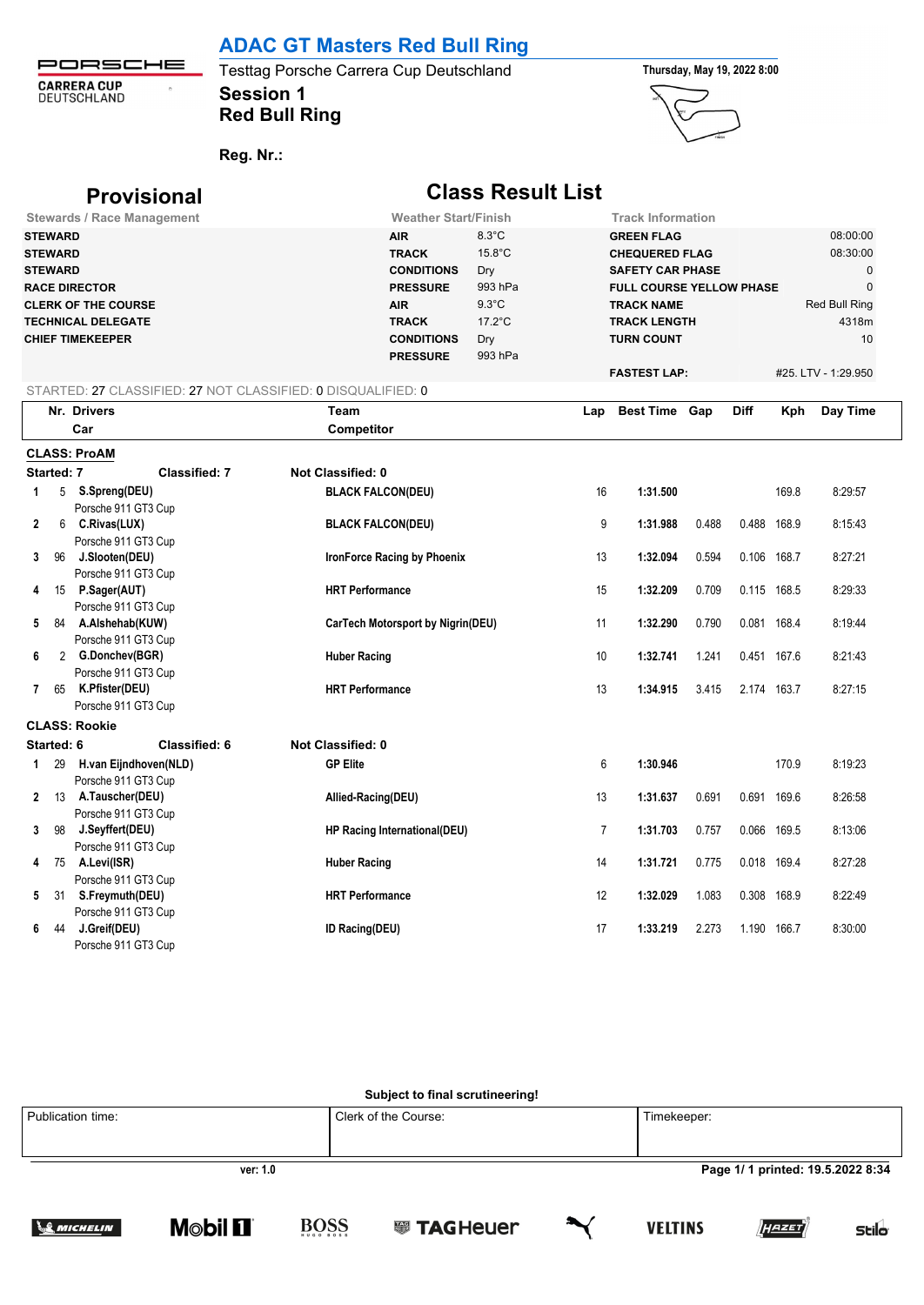

**Air temperature: 9.31°C Track temperature: 17.3°C**

**Weather condition: Dry**

# **Testtag Porsche Carrera Cup Deutschland**



DEUTSCHLAND

**Sector List Session 1**

**Provisional**

**Reg. Nr.:** 

**Thursday, May 19, 2022 08:00:00**

| Lap Id | Time     | SE <sub>1</sub>  | SP <sub>1</sub> | SE <sub>2</sub> | SP <sub>2</sub> | SE <sub>3</sub> | SP3 | <b>TSP</b> | Lap Id       |    | Time     | SE <sub>1</sub> | SP <sub>1</sub> | SE <sub>2</sub>                | SP <sub>2</sub> | SE3            | SP <sub>3</sub> | <b>TSP</b> |
|--------|----------|------------------|-----------------|-----------------|-----------------|-----------------|-----|------------|--------------|----|----------|-----------------|-----------------|--------------------------------|-----------------|----------------|-----------------|------------|
|        |          | Donchev, BGR(#1) |                 |                 |                 |                 |     |            |              |    |          |                 |                 | theoretical besttime: 1:32.546 |                 |                |                 |            |
|        | 3:34.652 | 2:06.768         | 150             | 53.432          | 123             | 34.452          | 198 | 150        |              | 90 | 1:33.433 | 23.066          | 239             | 41.626                         | 152             | 28.741         |                 | 204 239    |
| 20     | 1:56.783 | 30.179           | 136             | 52.434          | 139             | 34.170          | 200 | 136        | 10 O         |    | 1:32.741 | 23.074          | 239             | 41.123                         | 158             | 28.544         |                 | 204 239    |
| 30     | 1:50.164 | 31.614           | 148             | 46.532          | 140             | 32.018          | 202 | 148        | 11 O         |    | 1:33.040 | 23.305 239      |                 | 41.099                         | 155             | 28.636         |                 | 203 239    |
| 40     | 1:36.943 | 24.790           | - 222           | 42.744 143      |                 | 29.409          |     | 206 222    | 12 0         |    | 1:33.550 | 23.140          | -239            | 41.665 148                     |                 | 28.745 205 239 |                 |            |
| 50     | 1:34.535 | 23.311           | 236             | 41.993 149      |                 | 29.231          | 205 | 236        | $13 \quad 0$ |    | 1:33.232 | 23.192          | 239             | 41.154                         | 156             | 28.886         | 201             | 239        |
| 60     | 1:44.548 | 23.296           | -237            | 43.814 147      |                 | 37.438          | 58  | -237       | $14 \quad 0$ |    | 1:40.380 | 23.269          | 238             | 42.090                         | 152             | 35.021         | 57              | - 238      |
| 70     | 4:45.778 | 3:34.536 224     |                 | 41.921          | 150             | 29.321          | 201 | -224       | 150          |    | 3:16.557 | 2:07.077        | 236             | 41.050                         | 155             | 28.430         |                 | 206 236    |
| 80     | 1:33.494 | 23.391           | 238             | 41.465          | 155             | 28.638          | 204 | 238        |              |    |          |                 |                 |                                |                 |                |                 |            |

|    |     |              | Heinrich, DEU(#1) |     |            |     |                     |    |            |  |                              |            |     | theoretical besttime: 1:30.774 |                |  |
|----|-----|--------------|-------------------|-----|------------|-----|---------------------|----|------------|--|------------------------------|------------|-----|--------------------------------|----------------|--|
|    |     | 1 0 2:12.519 | 52.010            | 168 | 48.945 125 |     | 31.564 196          |    | 168 10 0   |  | 2:04.662                     | 23.158     | 239 | 1:13.268 159                   | 28.236 206 239 |  |
|    | 2 0 | 1:35.171     | 24.101 228        |     | 42.221     | 158 | 28.849 206 228 11 0 |    |            |  | 1:31.117                     | 22.825 239 |     | 40.250 165                     | 28.042 207 239 |  |
|    | 3 O | 1:32.241     | 23.022 238        |     | 40.871     | 160 |                     |    |            |  | 28.348 207 238 12 0 1:31.019 | 22.820 240 |     | 40.282 164                     | 27.917 207 240 |  |
|    | 40  | 1:31.836     | 22.920 238        |     | 40.922 164 |     |                     |    |            |  | 27.994 206 238 13 0 1:30.933 | 22.826 240 |     | 40.181 165                     | 27.926 206 240 |  |
|    | 50  | 1:31.381     | 22.881 239        |     | 40.506 163 |     | 27.994 207 239 14 0 |    |            |  | 1:31.099                     | 22.797     | 240 | 40.204 164                     | 28.098 205 240 |  |
|    | 60  | 1:31.358     | 22.829 240        |     | 40.398 157 |     | 28.131 207 240 15 0 |    |            |  | 1:31.101                     | 22.878 241 |     | 40.297 166                     | 27.926 207 241 |  |
| 70 |     | 1:31.365     | 22.844 240        |     | 40.600 163 |     | 27.921 208 240 16 0 |    |            |  | 1:31.033                     | 22.822 240 |     | 40.319 167                     | 27.892 207 240 |  |
|    | 8 O | 1:38.120     | 22.727 241        |     | 40.574 159 |     | 34.819              | 58 | 241   17 0 |  | 1:30.944                     | 22.821     | 240 | 40.257 165                     | 27.866 207 240 |  |
|    | 90  | 5:10.943     | 3:58.578 202      |     | 43.535 151 |     | 28.830 203 202      |    |            |  |                              |            |     |                                |                |  |

|     |          | Hartog, NLD(#1) |     |        |     |        |      |     |              |              |          |            |      | theoretical besttime: 1:30.788 |     |                |         |        |
|-----|----------|-----------------|-----|--------|-----|--------|------|-----|--------------|--------------|----------|------------|------|--------------------------------|-----|----------------|---------|--------|
|     | 2:03.975 | 45.787          | 152 | 48.270 | 150 | 29.918 | -201 | 152 | 10           | - 0          | 1:31.613 | 22.805     | 240  | 40.358                         | 159 | 28.450 207 240 |         |        |
| 2 0 | 1:34.345 | 23.903          | 228 | 41.623 | 155 | 28.819 | 203  | 228 | 11           | $\Omega$     | 1:30.988 | 22.747     | -241 | 40.278                         | 159 | 27.963         | 208 241 |        |
| 30  | 1:32.629 | 23.036 239      |     | 40.996 | 163 | 28.597 | 205  | 239 | 12           | - 0          | 1:38.722 | 22.969     | -217 | 41.222                         | 159 | 34.531         |         | 59 217 |
| 4 0 | 1:32.021 | 23.150 238      |     | 40.651 | 159 | 28.220 | 206  | 238 | $13 \quad 0$ |              | 4:09.845 | 2:49.195   | 94   | 52.648                         | 152 | 28.002 208     |         | 94     |
| 50  | 1:31.650 | 22.905 239      |     | 40.648 | 158 | 28.097 | 206  | 239 | 14           | - 0          | 1:31.281 | 22.741     | 240  | 40.370                         | 158 | 28.170 208 240 |         |        |
| 60  | 1:31.270 | 22.885          | 240 | 40.471 | 156 | 27.914 | 208  | 240 | 15           | $\mathbf{0}$ | 1:30.816 | 22.719 240 |      | 40.218                         | 160 | 27.879 208 240 |         |        |
| 70  | 1:31.306 | 22.878 239      |     | 40.511 | 158 | 27 917 | 208  | 239 | 16           | $\Omega$     | 1:30.923 | 22.731     | 241  | 40.287                         | 161 | 27.905         | 208 241 |        |
| 80  | 1:30.948 | 22.751          | 240 | 40.346 | 157 | 27.851 | 207  | 240 | 17           | $\Omega$     | 1:36.583 | 22.753     | -240 | 40.362                         | 163 | 33.468         | 57      | 240    |
| 90  | 1:31.421 | 22.856          | 241 | 40.448 | 157 | 28.117 | 208  | 241 |              |              |          |            |      |                                |     |                |         |        |

|     |     |          | Spreng, DEU(#1) |      |          |     |            |      |     |     |          |          |        |      | theoretical besttime: 1:31.301 |       |                |         |        |
|-----|-----|----------|-----------------|------|----------|-----|------------|------|-----|-----|----------|----------|--------|------|--------------------------------|-------|----------------|---------|--------|
|     | - 0 | 2:46.397 | 50 046          | 129  | 1:08.188 | 70  | 48.163     | 75   | 129 | 10  | - 0      | 1:31.966 | 23.124 | 239  | 40.537                         | 165   | 28.305 205 239 |         |        |
| 20  |     | 2:04.944 | 39.004          | 116  | 51.910   | 130 | 34.030     | -201 | 116 | 11  | - 0      | 1:31.516 | 22.907 | 240  | 40.397                         | 160   | 28.212 206 240 |         |        |
| 3 0 |     | 1:53.777 | 33.459          | 137  | 47.506   | 139 | 32.812 203 |      | 137 | 12  | - 0      | 1:32.616 | 22.877 | 240  | 40.812                         | - 156 | 28.927         | 204 240 |        |
| 4 0 |     | 1:34.345 | 23.397 238      |      | 41.841   | 157 | 29.107     | 202  | 238 | 13. | - 0      | 1:33.681 | 22.988 | 240  | 40.760                         | 160   | 29.933 205 240 |         |        |
| 50  |     | 1:32.622 | 23.242 239      |      | 40.832   | 159 | 28.548 205 |      | 239 | 14  | $\Omega$ | 1:31.734 | 22.969 | 240  | 40.546                         | - 162 | 28.219 205 240 |         |        |
| 60  |     | 1:32.570 | 23.071 240      |      | 40.956   | 158 | 28.543 205 |      | 240 | 150 |          | 1:33.131 | 23.014 | -239 | 41.182                         | 164   | 28.935 203 239 |         |        |
|     | 70  | 1:41.030 | 23.073 241      |      | 41.082   | 155 | 36.875     | 58   | 241 | 16  | 0        | 1:31.500 | 23.076 | -239 | 40.306                         | 165   | 28.118 207     |         | -239   |
| 80  |     | 4:32.612 | 3:22.241        | 208  | 41.670   | 160 | 28.701     | 204  | 208 | 17  |          | 1:42.253 | 23.182 | -238 | 41.973                         | 155   | 37.098         |         | 58 238 |
| 90  |     | 1:32.405 | 23.130          | -239 | 40.724   | 163 | 28.551     | 206  | 239 |     |          |          |        |      |                                |       |                |         |        |

|     |          | Rivas, LUX(#1) |     |            |       |                     |            |      |                |          |              |       |            |       | theoretical besttime: 1:31.864 |         |
|-----|----------|----------------|-----|------------|-------|---------------------|------------|------|----------------|----------|--------------|-------|------------|-------|--------------------------------|---------|
| - 0 | 2:32.306 |                |     |            |       | 2:32.306            |            | 10 0 |                | 1:38.074 | 23.323       | - 238 | 40.961     | - 156 | 33.790                         | 58 238  |
| 20  | 2:09.874 | 48.731         | 179 | 49.470     | - 130 | 31.673 192          | 179        | 11   | $\overline{0}$ | 4:00.649 | 2:50.278 188 |       | 41.938 158 |       | 28.433                         | 206 188 |
| 30  | 1:42.732 | 26.458 177     |     | 46.381     | 140   | 29.893 203          | 177   12 0 |      |                | 1:32.632 | 22.979 240   |       | 41.262 162 |       | 28.391 205 240                 |         |
| 4 0 | 1:34.401 | 23.612 233     |     | 42.031     | - 157 | 28.758 206 233 13 0 |            |      |                | 1:33.213 | 22.978 240   |       | 40.816 164 |       | 29.419 205 240                 |         |
| 50  | 1:32.715 | 23.166 237     |     | 41.012 156 |       | 28.537 205 237      |            | 14 0 |                | 1:33.467 | 23.209 239   |       | 41.444 162 |       | 28.814 204 239                 |         |
| 60  | 1:33.241 | 23.083 238     |     | 41.779 157 |       | 28.379 206 238 15 0 |            |      |                | 1:32.653 | 23.424 238   |       | 40.870 160 |       | 28.359 205 238                 |         |
| 70  | 1:33.270 | 23.667 237     |     | 40.999 161 |       | 28.604 204          | 237        | 160  |                | 1:32.268 | 23.254 239   |       | 40.611 162 |       | 28.403 206 239                 |         |
| 80  | 1:32.490 | 23.138 240     |     | 41.012 159 |       | 28.340 205 240 17 0 |            |      |                | 1:32.779 | 23.036 240   |       | 40.708 166 |       | 29.035 203 240                 |         |
| 90  | 1:31.988 | 23.020 240     |     | 40.546     | 158   | 28.422 206 240      |            |      |                |          |              |       |            |       |                                |         |

|    | 13 |              | Tauscher, DEU(#1) |            |                     |          |    |                                           |            | theoretical besttime: 1:31.498 |       |                |        |
|----|----|--------------|-------------------|------------|---------------------|----------|----|-------------------------------------------|------------|--------------------------------|-------|----------------|--------|
|    |    | 1 0 1:43.763 |                   |            | 1:43.763            |          | 90 | 1:32.011                                  | 22.961 240 | 40.824 163                     |       | 28.226 207 240 |        |
|    |    | 2 0 2:19.805 | 52.644 147        | 54.865 128 | 32.296 197          | 147 10 0 |    | 1:32.936                                  | 22.918 240 | 41.422 164                     |       | 28.596 207 240 |        |
|    |    | 3 0 1:41.527 | 26.200 208        | 45.897 146 |                     |          |    | 29.430 203 208 11 0 1:37.483              | 22.933 240 | 40.661                         | - 163 | 33.889         | 58 240 |
|    |    | 4 0 1:34.796 | 23.537 234        | 42.647 155 |                     |          |    | 28.612 205 234 12 0 4:49.050 3:39.960 236 |            | 40.834 158                     |       | 28.256 206 236 |        |
|    | 50 | 1:32.673     | 23.087 238        | 41.221 162 |                     |          |    | 28.365 206 238 13 0 1:31.637              | 22.883 241 | 40.541 165                     |       | 28.213 204 241 |        |
| 60 |    | 1:32.104     | 22.961 239        | 40.893 162 | 28.250 207 239 14 0 |          |    | 1:32.065                                  | 22.843 241 | 40.880 164                     |       | 28.342 206 241 |        |

**ver: 1.0**

**BOSS** 

**Page 1/ 5 printed: 19.5.2022 8:34**

<u> Samicheli</u>n

**M©bil [1]** 





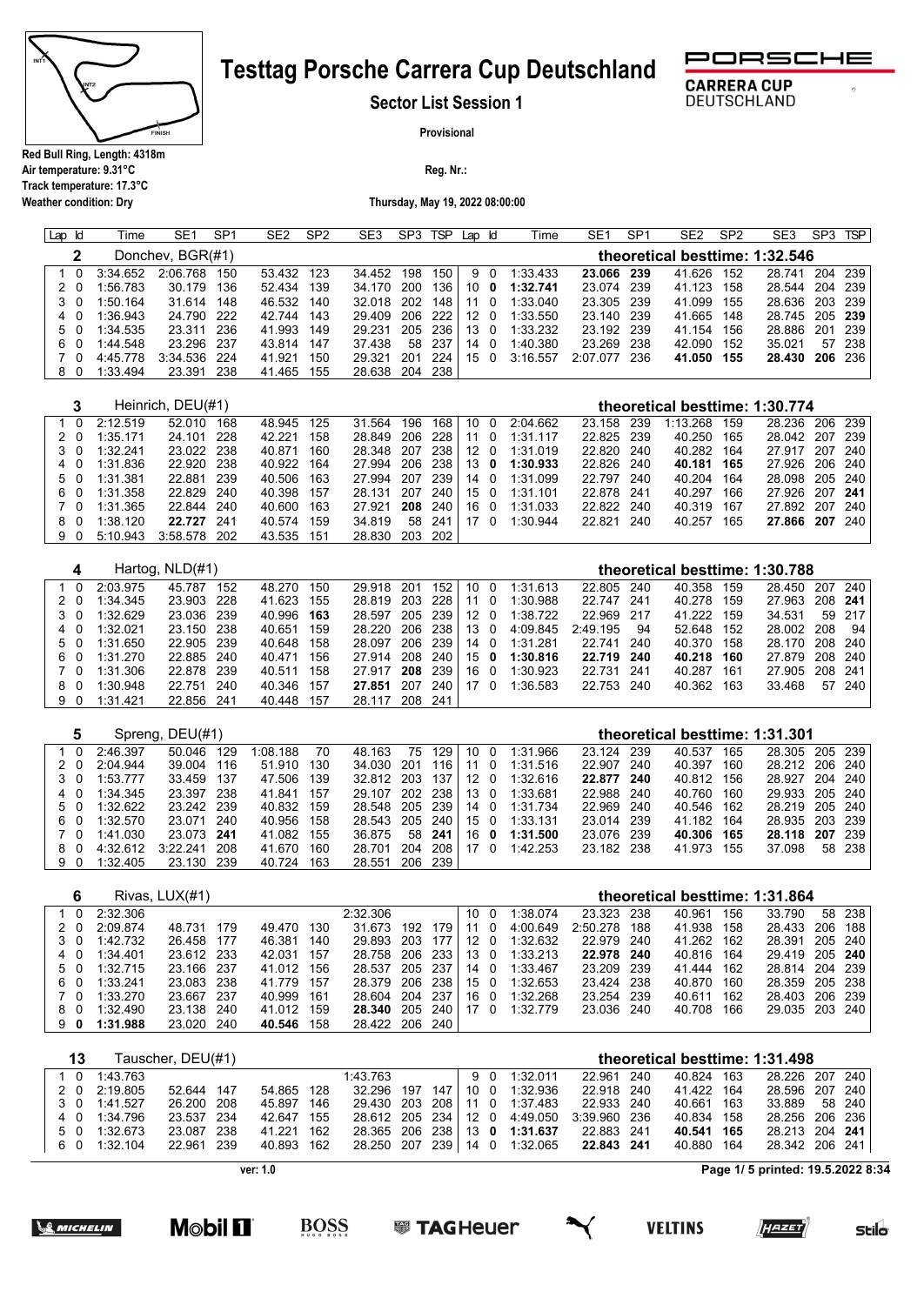

#### **JRSCHE Testtag Porsche Carrera Cup Deutschland** ∍c

**Sector List Session 1**

**DEUTSCHLAND** 

**Provisional**

**Reg. Nr.:** 

**Air temperature: 9.31°C Track temperature: 17.3°C Weather condition: Dry**

#### **Thursday, May 19, 2022 08:00:00**

| Lap | Time     | SE <sub>1</sub> | SP1 | SE2    | SP <sub>2</sub> | SE3    | SP3 | <b>TSP</b> | Lap | Time     | SE1    | SP <sub>1</sub> | SE2    | SP <sub>2</sub> | SE <sub>3</sub> | SP3 | <b>TSP</b> |
|-----|----------|-----------------|-----|--------|-----------------|--------|-----|------------|-----|----------|--------|-----------------|--------|-----------------|-----------------|-----|------------|
|     | :39.312  | 23.137          | 239 | 40.913 | 162             | 35.262 | 57  | 239        | 15  | 1:36.932 | 26.885 | 168             | 41.933 | 162             | 28.114          | 208 | 168        |
|     | 3:51.247 | 2:41.673        | 233 | 41.321 | 161             | 28.253 | 207 | 233        |     |          |        |                 |        |                 |                 |     |            |

| 14       |          | Schuring, NLD(#1) |     |        |     |        |     |     |    |          |          |          |     | theoretical besttime: 1:30.511 |     |        |     |     |
|----------|----------|-------------------|-----|--------|-----|--------|-----|-----|----|----------|----------|----------|-----|--------------------------------|-----|--------|-----|-----|
| 0        | 2:14.940 | 54.432            | 146 | 48.651 | 135 | 31.857 | 200 | 146 | 10 | $\Omega$ | 1:37.581 | 22.878   | 241 | 40.194                         | 163 | 34.509 | 58  | 241 |
| 0        | 1:38.428 | 24.744            | 190 | 43.938 | 148 | 29.746 | 205 | 190 |    | $\Omega$ | 3:34.830 | 2:23.282 | 184 | 42.560                         | 161 | 28.988 | 208 | 184 |
| 3.<br>0  | 1:34.109 | 23.183            | 235 | 41.415 | 149 | 29.511 | 203 | 235 | 12 |          | ∷36.281  | 22.796   | 241 | 42.543                         | 134 | 30.942 | 206 | 241 |
|          | 1:32.346 | 23.134            | 240 | 40.911 | 159 | 28.301 | 207 | 240 | 13 | $\Omega$ | 1:30.870 | 22.809   | 241 | 40.188                         | 164 | 27.873 | 207 | 241 |
| 5.<br>-0 | 1:31.548 | 22.901            | 240 | 40.600 | 165 | 28.047 | 207 | 240 | 14 | 0        | 1:35.667 | 25.770   | 227 | 40.803                         | 164 | 29.094 | 207 | 227 |
| 6.<br>0  | 1:31.315 | 22.889            | 240 | 40.356 | 163 | 28.070 | 207 | 240 | 15 | 0        | 1:30.616 | 22.717   | 242 | 40.042                         | 165 | 27,857 | 208 | 242 |
| - 0      | 1:35.055 | 22.829            | 239 | 41.828 | 159 | 30.398 | 207 | 239 | 16 | 0        | 1:30.536 | 22.686   | 242 | 39.968                         | 165 | 27.882 | 207 | 242 |
| 8<br>0   | 1:31.114 | 22.802            | 241 | 40.395 | 163 | 27.917 | 208 | 241 | 17 | $\Omega$ | 1:32.567 | 22.799   | 242 | 41.671                         | 160 | 28.097 | 208 | 242 |
| 9<br>0   | 1:30.881 | 22.739            | 241 | 40.104 | 167 | 28.038 | 205 | 241 | 18 | 0        | 1:31.611 | 22.707   | 241 | 40.238                         | 165 | 28.666 | 197 | 241 |
|          |          |                   |     |        |     |        |     |     |    |          |          |          |     |                                |     |        |     |     |
| 15       |          | Sager, AUT(#1)    |     |        |     |        |     |     |    |          |          |          |     | theoretical besttime: 1:32.092 |     |        |     |     |
| $\Omega$ | 2:37.350 | 1:14.333          | 164 | 49.962 | 134 | 33.055 | 188 | 164 | 9  | $\Omega$ | 1:42.511 | 23.477   | 235 | 41.551                         | 143 | 37.483 | 56  | 235 |
| -0       | 1:38.991 | 25.249            | 208 | 43.862 | 141 | 29.880 | 203 | 208 | 10 | $\Omega$ | 6:25.304 | 5:11.855 | 228 | 42.468                         | 153 | 30.981 | 204 | 228 |
| 3.<br>0  | 1:35.505 | 23.741            | 227 | 42.526 | 147 | 29.238 | 204 | 227 | 11 | 0        | 1:34.485 | 23.023   | 238 | 41.469                         | 151 | 29.993 | 198 | 238 |
| 4        | 1:34.420 | 23.419            | 236 | 41.740 | 151 | 29.261 | 206 | 236 | 12 | 0        | 1:32.944 | 23.126   | 239 | 41.244                         | 154 | 28.574 | 204 | 239 |
| 5.       | 1:33.822 | 23.375            | 237 | 41.164 | 159 | 29.283 | 206 | 237 | 13 | $\Omega$ | 1:32.501 | 23.241   | 238 | 40.787                         | 158 | 28.473 | 206 | 238 |
| 6.       | 1:34.858 | 23.879            | 223 | 42.064 | 156 | 28.915 | 205 | 223 | 14 |          | 1:32.366 | 23.094   | 239 | 40.888                         | 158 | 28.384 | 206 | 239 |
| -0       | 1:33.424 | 23.185            | 237 | 41.375 | 158 | 28.864 | 205 | 237 | 15 | 0        | 1:32.209 | 23.140   | 239 | 40.757                         | 163 | 28.312 | 207 | 239 |

| 20  |          | Proczyk, AUT(#1) |      |            |       |            |         |                  |              |          |          |            |       |            |     | theoretical besttime: 1:32.162 |         |         |
|-----|----------|------------------|------|------------|-------|------------|---------|------------------|--------------|----------|----------|------------|-------|------------|-----|--------------------------------|---------|---------|
| - 0 | 2:14.220 | 48.891           | 150  | 51.711     | -125  | 33.618     | 196     | 150 <sup>1</sup> | 100          |          | 1:32.624 | 23.024     | -237  | 40.975 165 |     | 28.625                         |         | 204 237 |
| 2 0 | 1:40.414 | 24.867           | 197  | 45.440     | 146   | 30.107     | 199     | 197              |              | $\bf{0}$ | 1:32.260 | 22.949 238 |       | 40.780 162 |     | 28.531                         | 203 238 |         |
| 3 O | 1:34.329 | 23.640 235       |      | 41.640     | 156   | 29.049 204 |         | 235              | 12 0         |          | 1:32.412 | 23.012 237 |       | 40.877 164 |     | 28.523                         |         | 205 237 |
| 4 0 | 1:33.382 | 23.347 237       |      | 41.148 162 |       | 28.887     | 202     | -237             | $13 \quad 0$ |          | 1:32.371 | 23.011 237 |       | 40.920 165 |     | 28.440 204 237                 |         |         |
| 50  | 1:33.588 | 23.306 237       |      | 41.545 158 |       | 28.737     | 202 237 |                  | 14 O         |          | 1:32.647 | 23.052 237 |       | 40.973 162 |     | 28.622 204 237                 |         |         |
| 60  | 1:32.820 | 23.190 237       |      | 40.773     | 164   | 28.857     | 198     | -237             | 150          |          | 1:33.019 | 22.954 237 |       | 41.011 164 |     | 29.054                         |         | 198 237 |
| 7 O | 1:41.339 | 23.260 235       |      | 42.403 155 |       | 35.676     | .57     | 235              | 16 O         |          | 1:33.031 | 23.172 236 |       | 41.129 162 |     | 28.730                         | 201     | - 236   |
| 80  | 3:58.984 | 2:48.444 224     |      | 41.640     | - 154 | 28.900 202 |         | -224             |              | $\Omega$ | 1:32.653 | 22.988     | - 235 | 41.169 165 |     | 28.496                         |         | 203 235 |
| 90  | 1:32.462 | 23.067           | -237 | 40.786     | 159   | 28.609     | 204     | 237              | 18           |          | 1:32.732 | 22.978     | -237  | 41.198     | 161 | 28.556 202 237                 |         |         |

 0 1:33.424 23.185 237 41.375 158 28.864 205 237 15 **0 1:32.209** 23.140 239 **40.757 163 28.312 207** 239 0 1:32.677 23.248 237 40.824 153 28.605 206 237 16 0 1:42.883 23.200 236 42.570 143 37.113 55 236

| 23              |          | Ertl, $DEU(\#1)$ |     |            |       |            |     |     |              |   |          |          |      | theoretical besttime: 1:31.801 |     |                |         |        |
|-----------------|----------|------------------|-----|------------|-------|------------|-----|-----|--------------|---|----------|----------|------|--------------------------------|-----|----------------|---------|--------|
| $1\quad \Omega$ | 2:29.858 |                  |     |            |       | 2:29.858   |     |     | 90           |   | 1:32.053 | 22.870   | 240  | 40.783                         | 154 | 28.400         | 206 240 |        |
| 20              | 2:05.249 | 45.628           | 163 | 49.258     | 144   | 30.363     | 200 | 163 | 10           | 0 | 1:31.989 | 23.040   | 238  | 40.541 162                     |     | 28.408         | 206 238 |        |
| 3 O             | 1:38.602 | 24 021           | 209 | 44.096 119 |       | 30.485 204 |     | 209 | 11 $\Omega$  |   | 1:39.142 | 23.281   | 236  | 41.131                         | 156 | 34.730         |         | 58 236 |
| 4 0             | 2:00.546 | 23.237           | 236 | 1:07.464   | 143   | 29.845 195 |     | 236 | $12 \quad 0$ |   | 3:32.696 | 1:58.896 | 224  | 1:04.749 103                   |     | 29.051         | 206 224 |        |
| 5 0             | 1:34.195 | 23.999 231       |     | 41.655     | 148   | 28.541     | 206 | 231 | $13 \quad 0$ |   | 1:32.465 | 23.106   | -237 | 40.898                         | 158 | 28.461         | 206 237 |        |
| 60              | 1:33.388 | 23.029 229       |     | 41.945     | - 155 | 28.414 206 |     | 229 | 14 0         |   | 1:32.136 | 22.954   | 238  | 40.726 158                     |     | 28.456 206 238 |         |        |
| 7 O             | 1:32.129 | 22.912 239       |     | 40.744     | 156   | 28.473 206 |     | 239 | 150          |   | 1:32.345 | 23.091   | 238  | 40.670                         | 162 | 28.584         | 205 238 |        |
| 80              | 1:32.038 | 22,860 239       |     | 40.686     | 157   | 28.492 206 |     | 239 | 16 0         |   | 2:04.264 | 23.252   | 238  | 1:06.298                       | 153 | 34.714         | 57      | - 238  |

| 25  |          | ten Voorde, NLD(#1) |     |              |     |                     |    |          |    |                              |              |            |     | theoretical besttime: 1:29.911 |        |
|-----|----------|---------------------|-----|--------------|-----|---------------------|----|----------|----|------------------------------|--------------|------------|-----|--------------------------------|--------|
| 1 0 | 2:05.101 | 47.753              | 168 | 47.275 148   |     | 30.073 200          |    | 168      |    | 8 0 5:23.260                 | 4:07.726 171 | 45.937     | 148 | 29.597 202 171                 |        |
| 20  | 1:36.251 | 24.299 221          |     | 41.937 158   |     | 30.015 206 221      |    |          | 90 | 1:35.622                     | 23.881 224   | 41.635 163 |     | 30.106 208 224                 |        |
| 3 O | 1:32.206 | 23.106 238          |     | 40.829 164   |     |                     |    |          |    | 28.271 206 238 10 0 1:30.436 | 22.746 238   | 39.973 167 |     | 27.717 208 238                 |        |
| 40  | 1:53.956 | 22.878 240          |     | 1:00.977 128 |     |                     |    |          |    | 30.101 207 240 11 0 1:30.145 | 22.703 240   | 39.865 167 |     | 27.577 208 240                 |        |
| 50  | 1:31.491 | 22.880 240          |     | 40.369 166   |     | 28.242 207 240 12 0 |    |          |    | 1:29.950                     | 22.625 240   | 39.709 168 |     | 27.616 208 240                 |        |
| 60  | 1:31.109 | 22.797 240          |     | 40.306 167   |     | 28.006 208          |    | 240 13 0 |    | 1:36.441                     | 22.781 240   | 40.516 158 |     | 33.144                         | 59 240 |
| 70  | 1:37.705 | 22.821 240          |     | 40.361       | 165 | 34.523              | 58 | 240      |    |                              |              |            |     |                                |        |

|    | 26  |              | van Kuijk, NLD(#1) |     |            |      |                |         |    |                             |            | theoretical besttime: 1:31.193 |       |                |        |
|----|-----|--------------|--------------------|-----|------------|------|----------------|---------|----|-----------------------------|------------|--------------------------------|-------|----------------|--------|
|    | 1 0 | 1:20.738     |                    |     |            |      | 1:20.738       |         | 70 | 1:33.930                    | 23.308 231 | 41.292 156                     |       | 29.330 205 231 |        |
|    |     | 2 0 2:23.192 | 57.260             | 148 | 52.759     | -137 | 33.173 186     | 148 8 0 |    | 1:32.603                    | 23.095 236 | 40.929 162                     |       | 28.579 208 236 |        |
|    | 30  | 1:40.031     | 25.961 173         |     | 44.484 156 |      | 29.586 203     |         |    | 173 9 0 1:31.708            | 22.888 239 | 40.633 167                     |       | 28.187 208 239 |        |
|    | 40  | 1:44.393     | 23.635 227         |     | 43.355 155 |      |                |         |    | 37.403 57 227 10 0 1:31.193 | 22.760 241 | 40.352 166                     |       | 28.081 209 241 |        |
|    | 50  | 6:02.186     |                    |     |            |      |                |         |    | 1:38.839                    | 22.890 241 | 40.637                         | - 158 | 35.312         | 56 241 |
| 60 |     | 1:59.317     | 45.297 191         |     | 44.805 157 |      | 29.215 204 191 |         |    |                             |            |                                |       |                |        |

**ver: 1.0**

**BOSS** 

**Page 2/ 5 printed: 19.5.2022 8:34**



**M©bil [1]** 







**VELTINS**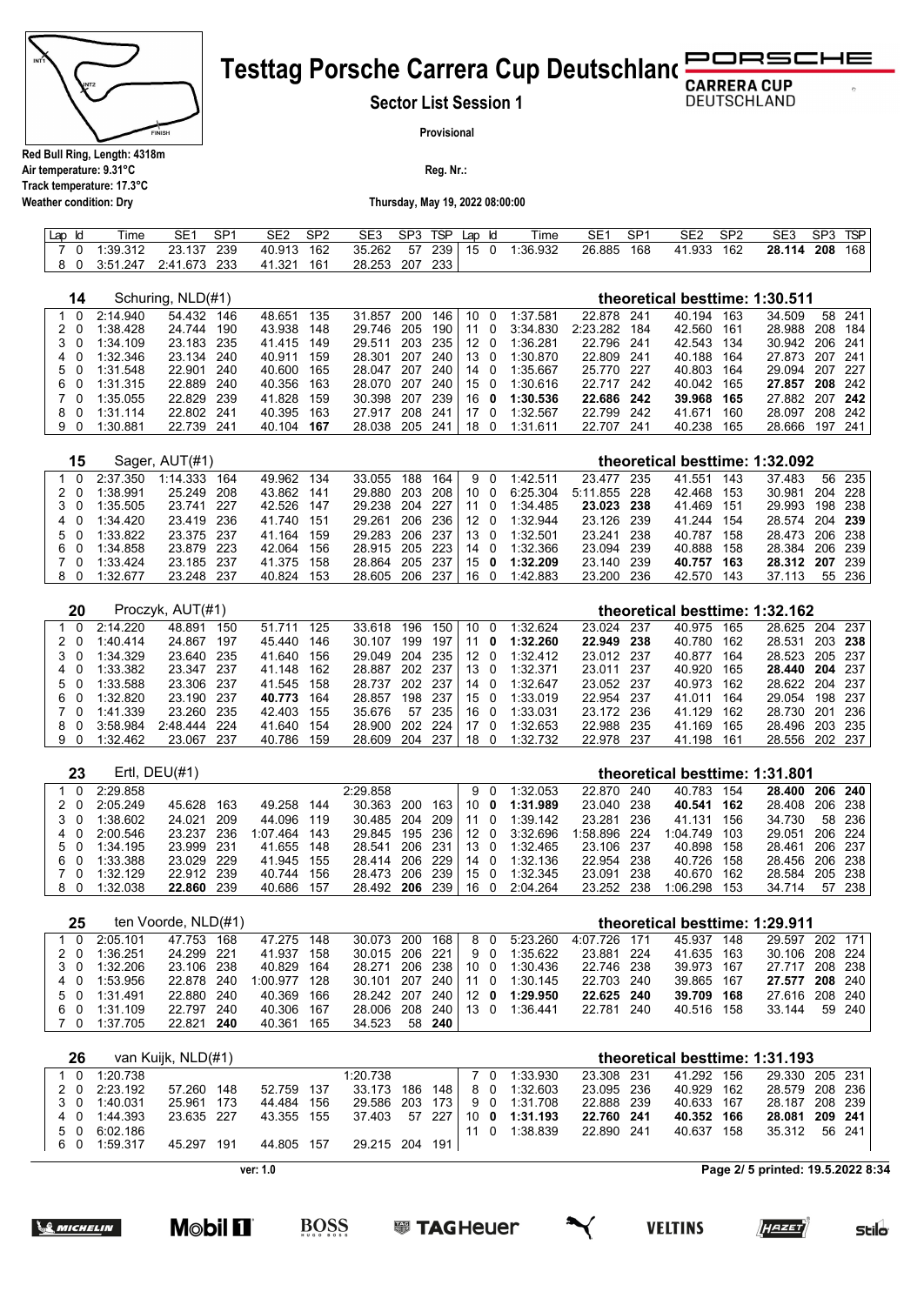| INT <sup>-</sup><br>NT <sub>2</sub><br><b>FINISH</b> |
|------------------------------------------------------|
| Red Bull Ring, Length: 4318m                         |

### RSCHE **Testtag Porsche Carrera Cup Deutschland**

**Sector List Session 1**

**DEUTSCHLAND** 

 $\sigma$ 

**Provisional**

**Reg. Nr.:** 

**Air temperature: 9.31°C Track temperature: 17.3°C**

**Weather condition: Dry**

**Thursday, May 19, 2022 08:00:00**

| Lap Id           | Time     | SE <sub>1</sub>     | SP <sub>1</sub> | SE <sub>2</sub> | SP <sub>2</sub> | SE3      | SP3 | <b>TSP</b> | Lap Id          |          | Time     | SE <sub>1</sub> | SP <sub>1</sub> | SE <sub>2</sub>                | SP <sub>2</sub>    | SE <sub>3</sub> | SP3     | <b>TSP</b>      |
|------------------|----------|---------------------|-----------------|-----------------|-----------------|----------|-----|------------|-----------------|----------|----------|-----------------|-----------------|--------------------------------|--------------------|-----------------|---------|-----------------|
|                  |          |                     |                 |                 |                 |          |     |            |                 |          |          |                 |                 |                                |                    |                 |         |                 |
| 27               |          | van Kuijk, NLD(#1)  |                 |                 |                 |          |     |            |                 |          |          |                 |                 | theoretical besttime: 1:30.705 |                    |                 |         |                 |
|                  | 1:18.245 |                     |                 |                 |                 | 1:18.245 |     |            | 9               | $\Omega$ | 5:06.277 | 3:46.808        | 165             | 49.008                         | 145                | 30.461          | 197     | 165             |
|                  | 2:23.462 | 58.330              | 149             | 52.369          | 136             | 32.763   | 177 | 149        | 10 0            |          | 1:36.487 | 24.367          | 205             | 43.393                         | 150                | 28.727          | 206     | 205             |
| 3<br>- 0         | 1:37.942 | 25.026              | -213            | 43.116          | 151             | 29.800   | 176 | 213        | 11              | - 0      | 1:31.492 | 22.922          | 238             | 40.571                         | 167                | 27.999          | 206     | 238             |
| 4                | 1:34.029 | 24.306              | 233             | 41.384          | 162             | 28.339   | 207 | 233        | $12 \quad 0$    |          | 1:30.939 | 22.849          | 239             | 40.057                         | 170                | 28.033          | 207     | 239             |
| 5.<br>$\Omega$   | 1:31.941 | 22.961              | 238             | 40.715          | 162             | 28.265   | 207 | 238        | 13              | 0        | 1:30.743 | 22.687          | 240             | 40.095                         | 169                | 27.961          | 207     | 240             |
| 6.               | 1:32.242 | 23.140              | 238             | 40.622          | 153             | 28.480   | 207 | 238        | 14              | - 0      | 1:31.139 | 22.844          | 238             | 40.146                         | 171                | 28.149          | 207     | 238             |
|                  | 1:33.267 | 22.901              | 236             | 41.345          | 160             | 29.021   | 206 | 236        | 15 <sub>0</sub> |          | 1:39.128 | 22.907          | 240             | 40.144                         | 169                | 36.077          | 57      | 240             |
| 8<br>- 0         | 1:45.219 | 22.906              | 238             | 42.926          | 154             | 39.387   | 43  | 238        |                 |          |          |                 |                 |                                |                    |                 |         |                 |
|                  |          |                     |                 |                 |                 |          |     |            |                 |          |          |                 |                 |                                |                    |                 |         |                 |
| 28               |          | Groeneveld, NLD(#1) |                 |                 |                 |          |     |            |                 |          |          |                 |                 | theoretical besttime: 1:36.256 |                    |                 |         |                 |
| $\lambda$ $\sim$ | 0.10.02  |                     |                 |                 |                 | 0.40.007 |     |            | $\sim$          | $\sim$   | 7.00.004 | F.F.A.F00       | $\overline{A}$  | <b>FO 070</b>                  | $\Lambda$ $\Omega$ | 25.440          | $1 - 7$ | $\overline{AB}$ |

|    |                    | $G[OE]$ ievelu, $NLU(H)$ |     |            |       |                   |     |     |  |                             |              | theoretical desttime: 1:36.256 |     |                  |        |
|----|--------------------|--------------------------|-----|------------|-------|-------------------|-----|-----|--|-----------------------------|--------------|--------------------------------|-----|------------------|--------|
|    | $1 \t0 \t3.40.087$ |                          |     |            |       | 3:40.087          |     |     |  | 6 0 7:22.801                | 5:54.583 140 | 53.072 134                     |     | 35.146 157 140 L |        |
|    | 2 0 2:33.366       | 54.612                   | 65  | 59.499 121 |       | 39.255 154 65 7 0 |     |     |  | 1:53.031                    | 30.248 148   | 50.647 142                     |     | 32.136 198 148 l |        |
|    | 3 0 2:03.666       | 34.393 141               |     | 53.936 115 |       |                   |     |     |  | 35.337 202 141 8 0 1:44.562 | 24.957 203   | 44.283 156                     |     | 35.322 202 203   |        |
|    | 4 0 1:38.575       | 26.222                   | 185 | 42.827     | - 155 |                   |     |     |  | 29.526 205 185 9 0 1:49.228 | 23.903 184   | 47.861                         | 130 | 37.464           | 58 184 |
| 50 | 1:48.976           | 26.286                   | 187 | 46.366 156 |       | 36.324            | -58 | 187 |  |                             |              |                                |     |                  |        |

|    | 29 |          | van Eijndhoven, NLD(#1)     |            |                     |  |  |                             |            |     | theoretical besttime: 1:30.752 |                |    |       |
|----|----|----------|-----------------------------|------------|---------------------|--|--|-----------------------------|------------|-----|--------------------------------|----------------|----|-------|
|    |    |          | 1 0 11:42.908 10:18.424 165 | 51.654 147 |                     |  |  | 32.830 199 165 6 0 1:30.946 | 22.890 239 |     | 40.005 165                     | 28.051 208 239 |    |       |
| 20 |    | 1:34.419 | 23.819 219                  | 42.003 161 | 28.597 206 219 7 0  |  |  | 1:31.310                    | 22.872 240 |     | 40.502 165                     | 27.936 207 240 |    |       |
| 30 |    | 1:32231  | 23.161 236                  | 40.748 162 | 28.322 206 236 8 0  |  |  | 1:31.223                    | 22.870 241 |     | 40.045 171                     | 28.308 207 241 |    |       |
| 40 |    | 1:31.329 | 22.839 240                  | 40.385 166 | 28.105 208 240 9 0  |  |  | 1:31.027                    | 22.811 241 |     | 40.207 164                     | 28,009 208 241 |    |       |
| 50 |    | 1:30.976 | 22.842 238                  | 40.180 168 | 27.954 207 238 10 0 |  |  | 1:47.450                    | 24.497     | 182 | 44.003 152                     | 38.950         | 58 | 182 l |

| 31  |          | Freymuth, $DEU(\#1)$ |     |            |       |                     |    |          |      |          |            |       |            | theoretical besttime: 1:31.808 |         |         |
|-----|----------|----------------------|-----|------------|-------|---------------------|----|----------|------|----------|------------|-------|------------|--------------------------------|---------|---------|
|     | 2:34.808 | 1:11.845             | 166 | 50.533 131 |       | 32.430 176          |    | 166 10 0 |      | 1:32.327 | 23.068     | 230   | 40.932 159 | 28.327                         |         | 206 230 |
| 20  | 1:37.575 | 25.223 211           |     | 43.144     | 149   | 29.208 204 211 11 0 |    |          |      | 1:32.045 | 22.933 237 |       | 40.856 161 | 28.256 205 237                 |         |         |
| 3 0 | 1:36.264 | 23.472 233           |     | 44.013 154 |       | 28.779 205 233 12 0 |    |          |      | 1:32.029 | 22.854 238 |       | 40.706 160 | 28.469 205 238                 |         |         |
| 40  | 1:33.228 | 23.205 228           |     | 41.543 158 |       | 28.480 205 228 13 0 |    |          |      | 1:32.846 | 22.982 238 |       | 40.910 155 | 28.954 206 238                 |         |         |
| 50  | 1:32.396 | 23.168 237           |     | 40.975 156 |       | 28.253 206 237      |    |          | 14 0 | 1:33.739 | 23.011     | - 239 | 42.470 157 | 28.258 206 239                 |         |         |
| 60  | 2:00.416 | 23.344 237           |     | 1:08.581   | 153   | 28.491 206 237 15 0 |    |          |      | 1:32.109 | 22.964     | 238   | 40.865 162 | 28.280                         | 206 238 |         |
| 70  | 1:32.308 | 23.151 230           |     | 40.909     | 159   | 28.248 206 230 16 0 |    |          |      | 1:32.367 | 23.022 237 |       | 40.988 161 | 28.357                         |         | 207 237 |
| 80  | 1:38.591 | 23.122 230           |     | 41.375     | - 150 | 34.094              | 58 | 230 17 0 |      | 1:39.317 | 22.937     | -238  | 40.926 159 | 35.454                         |         | 58 238  |
| 90  | 4:07.362 | 2:55.459             | 187 | 43.375     | - 154 | 28.528 206          |    | 187      |      |          |            |       |            |                                |         |         |

| 40  |          | Honkavuori, FIN(#1) |            |            |     |                     |     |          |     |          |              |     |            |       | theoretical besttime: 1:32.314 |        |
|-----|----------|---------------------|------------|------------|-----|---------------------|-----|----------|-----|----------|--------------|-----|------------|-------|--------------------------------|--------|
| - 0 | 9.26274  |                     |            |            |     | 9.26274             |     |          | 70  | 1:33.117 | 23.215 237   |     | 41.142 161 |       | 28.760 205 237                 |        |
| 20  | 3:17.488 | 1:50.995            | 125        | 53.299 116 |     | 33.194              | 168 | 125      | 80  | 1:34.052 | 23.242 239   |     | 42.071     | - 162 | 28.739 206 <b>239</b>          |        |
| 30  | 1:43.451 | 27 406              | 146        | 44.105 143 |     | 31.940 201          |     | 146      | 90  | 1:47.663 | 23.237       | 239 | 43.399 158 |       | 41.027                         | 58 239 |
| 40  | 1:35.812 |                     | 24.007 223 | 42.012 152 |     | 29.793 198 223 10 0 |     |          |     | 3:58.127 | 2:47.067 225 |     | 42.465 159 |       | 28.595 204 225                 |        |
| 50  | 1:38.441 |                     | 24.123 219 | 44.069 153 |     | 30.249              | 199 | 219   11 | - 0 | 1:32.818 | 23.159 237   |     | 41.078 162 |       | 28.581 206 237                 |        |
| 60  | 1:34.392 |                     | 23.605 238 | 41.717     | 150 | 29.070 204          |     | 238 12 0 |     | 1:32.365 | 23.210 238   |     | 40.762 162 |       | 28.393 206 238                 |        |

|     | 44 |          | Greif, DEU(#1) |      |            |     |                     |     |       |      |          |          |            |      | theoretical besttime: 1:32.922 |     |                  |         |
|-----|----|----------|----------------|------|------------|-----|---------------------|-----|-------|------|----------|----------|------------|------|--------------------------------|-----|------------------|---------|
|     | 10 | 2:27.577 | 1:00.031       | 135  | 53.231     | 118 | 34.315 193          |     | 135   | 10 0 |          | 1:35.043 | 23.746     | 230  | 42.175 154                     |     | 29.122 202 230   |         |
| 2 0 |    | 1:42.681 | 26.629         | 194  | 44.765     | 142 | 31.287              | 201 | 194   | 11   | $\Omega$ | 1:33.928 | 23.728 229 |      | 41.358 154                     |     | 28.842 203 229   |         |
| 30  |    | 1:36.926 | 24.053 224     |      | 42.856 146 |     | 30.017              | 200 | - 224 | 12 0 |          | 1:33.497 | 23.431     | 230  | 41.341 156                     |     | 28.725 204 230 J |         |
| 4 0 |    | 1:36.738 | 24.016 225     |      | 42.937     | 148 | 29.785 202 225 13 0 |     |       |      |          | 1:33.240 | 23.319 234 |      | 41.249 153                     |     | 28.672 203 234   |         |
| 50  |    | 1:35.936 | 23.910 234     |      | 42.322 149 |     | 29.704 203          |     | - 234 | 14 0 |          | 1:33.542 | 23.386 234 |      | 41.385 155                     |     | 28.771           | 203 234 |
| 60  |    | 1:36.764 | 23.845 228     |      | 43.346 147 |     | 29.573 202 228 15 0 |     |       |      |          | 1:34.271 | 23.497     | -233 | 41.098 157                     |     | 29.676 204 233   |         |
| 70  |    | 1:34.860 | 23.782 230     |      | 41.983 156 |     | 29.095 203          |     | - 230 | 160  |          | 1:33.466 | 23.748 234 |      | 40.980 156                     |     | 28.738 204 234   |         |
| 8 O |    | 1:41.956 | 23.701         | -232 | 41.731     | 150 | 36.524              | 56  | -232  | 17   | 0        | 1:33.219 | 23.432 235 |      | 41.164                         | 159 | 28.623           | 203 235 |
| 90  |    | 3:36.041 | 2:23.396 221   |      | 43.458 152 |     | 29.187              | 202 | -221  | 18   |          | 1:42.420 | 23.324 234 |      | 41.231                         | 157 | 37.865           | 49 234  |

**ver: 1.0**

**BOSS** 

**Page 3/ 5 printed: 19.5.2022 8:34**





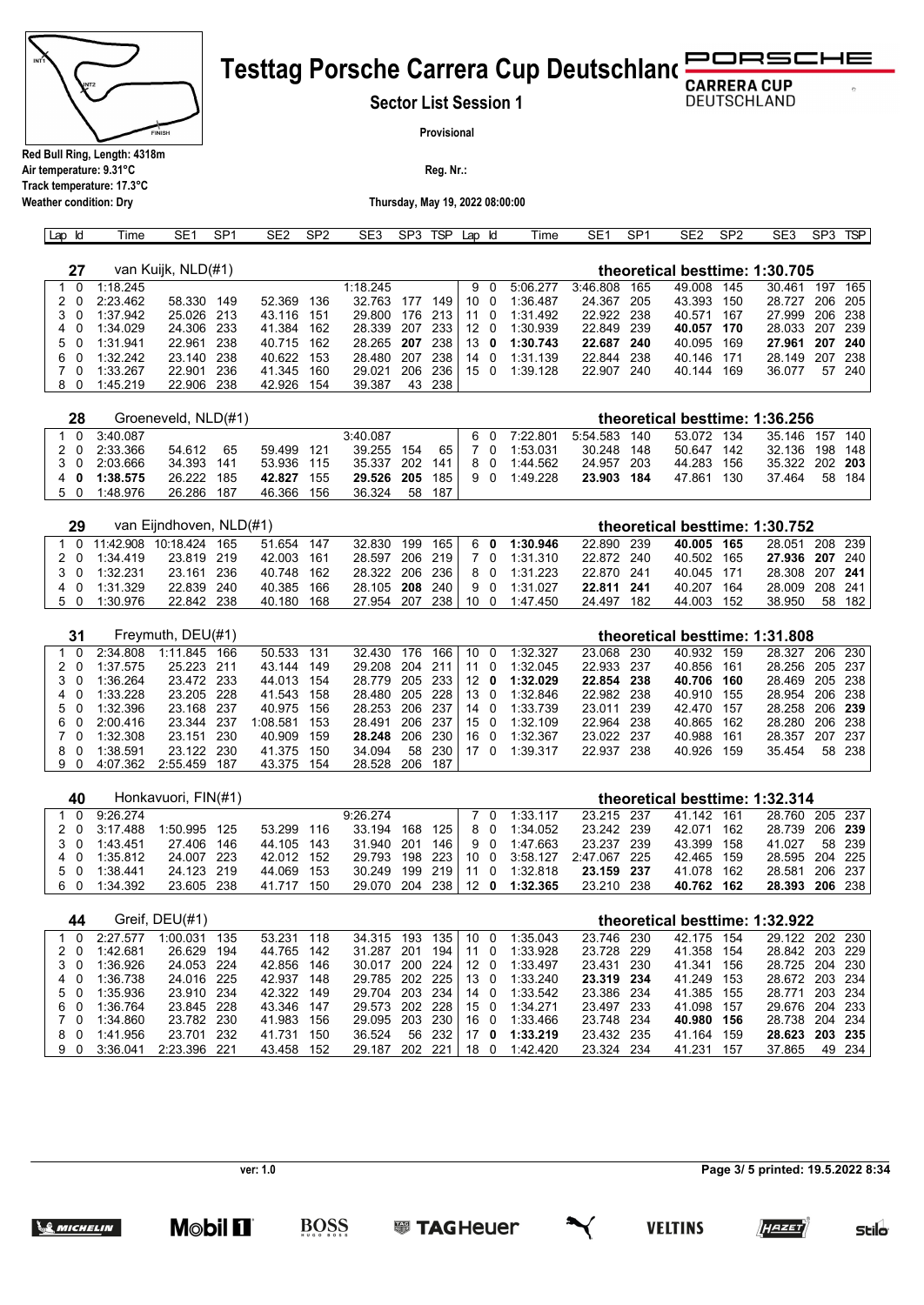

**Air temperature: 9.31°C Track temperature: 17.3°C**

**Weather condition: Dry**

### RSCHE **Testtag Porsche Carrera Cup Deutschland**

**Sector List Session 1**

**DEUTSCHLAND** 

**Provisional**

**Reg. Nr.:** 

**Thursday, May 19, 2022 08:00:00**

| Lap Id |    | Time     | SE <sub>1</sub>    | SP <sub>1</sub> | SE <sub>2</sub> | SP <sub>2</sub> | SE <sub>3</sub> | SP3 | <b>TSP</b> | Lap  | ld       | Time     | SE <sub>1</sub> | SP <sub>1</sub> | SE <sub>2</sub> | SP <sub>2</sub> | SE3                            | SP <sub>3</sub> | <b>TSP</b> |
|--------|----|----------|--------------------|-----------------|-----------------|-----------------|-----------------|-----|------------|------|----------|----------|-----------------|-----------------|-----------------|-----------------|--------------------------------|-----------------|------------|
|        | 57 |          | van Buren, NLD(#1) |                 |                 |                 |                 |     |            |      |          |          |                 |                 |                 |                 | theoretical besttime: 1:31.013 |                 |            |
|        |    | 2:32.222 | 1:13.415           | 180             | 47.477          | 142             | 31.330          | 194 | 180        | 10   | - 0      | 4:34.465 | 3:20.258        | 199             | 44.575 135      |                 | 29.632                         |                 | 200 199    |
|        |    | 1:36.687 | 24.696             | 206             | 42.745          | 159             | 29.246          | 203 | 206        | -11  | 0        | 1:34.148 | 23.792 227      |                 | 41.665 163      |                 | 28.691                         | 203 227         |            |
| 3 O    |    | 1:33.517 | 23.563             | -235            | 41.510          | 162             | 28.444 204      |     | 235        | 12 0 |          | 1:32.521 | 23.263          | -230            | 41.028 160      |                 | 28.230                         | 206 230         |            |
| 40     |    | 1:32.166 | 23.064             | 238             | 40.802          | 169             | 28.300          | 205 | -238       | 13 0 |          | 1:31.300 | 22.937          | 240             | 40.412 165      |                 | 27.951                         | 207 240         |            |
| 50     |    | 1:31.663 | 23.045             | 239             | 40.483          | 167             | 28.135          | 206 | 239        | 14 0 |          | 1:31.273 | 22.918          | -240            | 40.306          | 166             | 28.049                         | 207             | 240        |
| 60     |    | 1:31.866 | 22.887             | 239             | 40.319 171      |                 | 28.660          | 197 | 239        | 15 0 |          | 1:31.422 | 22.859          | 240             | 40.203 162      |                 | 28.360                         |                 | 206 240    |
| 70     |    | 1:31.624 | 23.108             | 239             | 40.428          | 168             | 28.088          | 207 | 239        | 16   | 0        | 1:31.158 | 22.882          | 240             | 40.288          | 165             | 27.988                         | 207             | -240       |
| 80     |    | 1:31.502 | 23.005             | 240             | 40.330          | 168             | 28.167          | 206 | 240        | 17   | $\Omega$ | 1:31.160 | 22.885          | 240             | 40.289          | 167             | 27.986                         | 208 240         |            |
| 9      |    | 1:37.455 | 22.948             | 239             | 40.448          | 160             | 34.059          | 58  | 239        |      |          |          |                 |                 |                 |                 |                                |                 |            |

| 65  |          | Pfister, DEU(#1) |     |              |      |            |       |       |      |          |          |            |      | theoretical besttime: 1:34.075 |     |                |         |         |
|-----|----------|------------------|-----|--------------|------|------------|-------|-------|------|----------|----------|------------|------|--------------------------------|-----|----------------|---------|---------|
| 1 0 | 3.15922  | 1:31.512         | 119 | 1:03.213     | 107  | 41.197     | 184   | 119   |      | 90       | 2:01.549 | 24.933     | 173  | 55.122                         | 68  | 41.494         |         | 189 173 |
| 20  | 2:11.768 | 36.503           | 149 | 55.900 114   |      | 39.365     | 190   | 149   | 10 0 |          | 2:03.025 | 25.759     | 188  | 49.355 123                     |     | 47.911         |         | 39 188  |
| 3 O | 2:03.671 | 28.478           | 165 | 1:01.953 113 |      | 33.240     | 199   | 165 I | -11  | - 0      | 4:24.239 | 3:02.548   | 106  | 50.854 143                     |     | 30.837         | 201 106 |         |
| 4 0 | 1:39.667 | 24.930 209       |     | 44.366 138   |      | 30.371     | -201  | 209   | 12 0 |          | 1:35.301 | 23.751     | -225 | 42.270 150                     |     | 29.280 204 225 |         |         |
| 50  | 1:38.144 | 24.458 210       |     | 43.465 140   |      | 30.221     | - 203 | 210   | 13 0 |          | 1:34.915 | 23.558 229 |      | 41.474 152                     |     | 29.883 202 229 |         |         |
| 60  | 1:35.978 | 23.938 223       |     | 42.193 142   |      | 29.847     | 203   | 223   | -14  | $\Omega$ | 1:35.460 | 23.811     | -233 | 42.135                         | 140 | 29.514 205 233 |         |         |
| 7 O | 1:35.072 | 23.622 221       |     | 42 217       | -144 | 29.233 204 |       | 221   | 150  |          | 1:56.151 | 23.368 231 |      | 41.522                         | 150 | 51.261         |         | 176 231 |
| 80  | 1:35.321 | 23.615 225       |     | 42.245       | 143  | 29.461     | 204   | 225   |      |          |          |            |      |                                |     |                |         |         |

| 75  |          | Levi. ISR(#1) |     |            |      |                     |     |        |      |          |          |              |       | theoretical besttime: 1:31.643 |       |                |         |        |
|-----|----------|---------------|-----|------------|------|---------------------|-----|--------|------|----------|----------|--------------|-------|--------------------------------|-------|----------------|---------|--------|
|     | 2.38648  | 1:16.193      | 166 | 49.333     | 141  | 33.122              | 169 | 166    |      | 90       | 1:38.676 | 23.145 238   |       | 40.975                         | 163   | 34.556         |         | 56 238 |
| 2 O | 1:39.739 | 27.092 193    |     | 43.278     | 156  | 29.369              | 202 | 193    | 10 0 |          | 4:31.979 | 3:14.970 177 |       | 45.573                         | 143   | 31.436         | 178 177 |        |
| 3 O | 1:40.440 | 23.658 227    |     | 41.978 163 |      | 34.804              |     | 58 227 | 11   | $\Omega$ | 1:35.684 | 25.098       | 193   | 42.170                         | 160   | 28.416 206 193 |         |        |
| 40  | 2:56.833 | 1:46.728 215  |     | 41.593 162 |      | 28.512 205 215 12 0 |     |        |      |          | 1:32.277 | 23.021       | -239  | 40.880                         | - 164 | 28.376 202 239 |         |        |
| 50  | 1:32.804 | 23.401 237    |     | 41.054 162 |      | 28.349 206 237      |     |        | 13 0 |          | 1:32.029 | 23.120 240   |       | 40.618 162                     |       | 28.291 205 240 |         |        |
| 60  | 1:32.888 | 23.392 238    |     | 41.218     | -165 | 28.278 206 238      |     |        | 14 O |          | 1:31.721 | 22.899 241   |       | 40.696                         | 160   | 28.126 207 241 |         |        |
| 70  | 1:32.577 | 23.155 238    |     | 41.247     | 163  | 28.175 205          |     | -238   | 15 0 |          | 1:32.421 | 23.043       | - 238 | 41.002                         | 155   | 28.376         | 199 238 |        |
| 80  | 1:32.164 | 23.103 237    |     | 40.870     | 169  | 28.191              | 204 | 237    | 16   | - 0      | 1:40.555 | 27.443       | 143   | 43.991                         | 163   | 29.121         | 197     | 143    |

| 84 |          | Alshehab, KUW(#1) |     |          |       |            |       |     |     |          |          |              |      | theoretical besttime: 1:31.900 |       |                |     |        |
|----|----------|-------------------|-----|----------|-------|------------|-------|-----|-----|----------|----------|--------------|------|--------------------------------|-------|----------------|-----|--------|
|    | 2:49.493 | 1:21.804          | 160 | 53.968   | 136   | 33.721     | 180   | 160 | 9 O |          | 1:39.035 | 23 279       | 238  | 41.326                         | 161   | 34.430 201     |     | - 238  |
|    | 1:44.780 | 27.326            | 166 | 46.968   | 145   | 30.486     | 202   | 166 | 10  | - 0      | 1:34.634 | 23.725       | 206  | 42.225                         | - 157 | 28.684         | 207 | -206   |
| 30 | 1:36.271 | 24.111 216        |     | 43.022   | 161   | 29.138     | -205  | 216 | 11  | 0        | 1:32.290 | 22.931       | 238  | 40.931                         | 162   | 28.428 205 238 |     |        |
| 40 | 1:34.320 | 23.390 231        |     | 41.811   | 165   | 29.119     | - 203 | 231 | 12  | $\Omega$ | 1:44.985 | 25.602       | 178  | 44.532                         | 163   | 34.851         | 57  | - 178  |
| 50 | 1:33.315 | 23.305 237        |     | 41.307   | 163   | 28.703 204 |       | 237 | 13  |          | 4:38.861 | 3:25.376 235 |      | 44.339                         | 160   | 29.146 207 235 |     |        |
| 60 | 2:34.191 | 23.434 236        |     | 1:42.115 | - 161 | 28.642 207 |       | 236 | 14  | - 0      | 1:33.914 | 23.012       | -239 | 40.842 171                     |       | 30.060 205 239 |     |        |
| 70 | 1:32.993 | 22.895 238        |     | 41.283   | 160   | 28.815 201 |       | 238 | 15  |          | 1:32.991 | 23.359       | -238 | 40.577                         | 166   | 29.055 205 238 |     |        |
| 80 | 1:33.072 | 23.257 237        |     | 41.223   | 167   | 28.592 206 |       | 237 | 16  |          | 1:42.388 | 23.141       | 238  | 42.138                         | 154   | 37.109         |     | 58 238 |

|     | 92 |          | Ammermüller, DEU(#1) |     |            |       |            |     |               |    |                              |            |      |            |     | theoretical besttime: 1:31.237 |         |         |
|-----|----|----------|----------------------|-----|------------|-------|------------|-----|---------------|----|------------------------------|------------|------|------------|-----|--------------------------------|---------|---------|
|     |    | 2:08.409 | 49.116               | 163 | 48.063     | 146   | 31.230     | 198 | 163           | 90 | 1:32.088                     | 23.062 237 |      | 40.710     | 165 | 28.316                         | 206 237 |         |
| 20  |    | 1:37.253 | 24.474 215           |     | 43.200     | 149   | 29.579 203 |     |               |    | 215 10 0 1:31.690            | 22.992 239 |      | 40.444 164 |     | 28 254                         |         | 206 239 |
| 3 O |    | 1:33.906 | 23.523 228           |     | 41.488 156 |       |            |     |               |    | 28.895 204 228 11 0 1:33.716 | 22.990 240 |      | 40.858 163 |     | 29.868 206 240                 |         |         |
| 40  |    | 1:33.285 | 23.197 234           |     | 41.637     | - 159 |            |     |               |    | 28.451 206 234 12 0 1:31.744 | 22.991 239 |      | 40.549 164 |     | 28.204 206 239                 |         |         |
| 50  |    | 1:32.510 | 23.090 238           |     | 40.877 159 |       | 28.543 207 |     |               |    | 238 13 0 1:31.335            | 22.867     | -240 | 40.390 164 |     | 28.078 206 240                 |         |         |
| 60  |    | 1:32.050 | 23.024 239           |     | 40.752 159 |       | 28.274 206 |     | $\degree$ 239 |    | 14 0 1:31.354                | 22.861 240 |      | 40.426 166 |     | 28.067 206 240                 |         |         |
| 7 O |    | 1:38.856 | 23.080 239           |     | 40.817 162 |       | 34.959     | 54  | 239           |    | 1501:31.496                  | 22.916 240 |      | 40.470 165 |     | 28.110 207 240                 |         |         |
| 80  |    | 6:34.617 | 5:24.455 218         |     | 41.741     | - 161 | 28.421 204 |     |               |    | 218 16 0 1:31.678            | 22.905 239 |      | 40.309 168 |     | 28.464                         | 202 239 |         |

| 94       |          | Pereira, LUX(#1) |                |     |                |     |          |      |     |          |              |      |            |     | theoretical besttime: 1:30.691 |        |
|----------|----------|------------------|----------------|-----|----------------|-----|----------|------|-----|----------|--------------|------|------------|-----|--------------------------------|--------|
| $\Omega$ | 1:12.950 |                  |                |     | 1:12.950       |     |          | 10 O |     | 1:38.824 | 22.919       | 239  | 40.477     | 164 | 35.428                         | 58 239 |
| 20       | 2:07.266 | 51.565           | 187<br>45.424  | 148 | 30.277         | 200 | 187      | 11   | - 0 | 5:00.271 | 3:41.770 199 |      | 48.446 147 |     | 30.055 201                     | 199    |
| 30       | 1:35.305 | 23.984 230       | 42.368 158     |     | 28.953 204     |     | 230 12 0 |      |     | 1:33.897 | 23.350 225   |      | 41.518 153 |     | 29.029 206 225                 |        |
| 4 0      | 1:33.968 | 23.316 237       | 41.926 161     |     | 28.726 206 237 |     |          | 13 0 |     | 1:31.085 | 22.919 239   |      | 40.239 163 |     | 27.927 206 239                 |        |
| 50       | 1:31.584 | 23.007 238       | 40.421         | 162 | 28.156 206 238 |     |          | 14 0 |     | 1:30.698 | 22.794       | -240 | 40.087 164 |     | 27.817 205 240                 |        |
| 60       | 1:31.616 | 22.989 238       | 40.419 162     |     | 28.208 206 238 |     |          | 150  |     | 1:34.751 | 22.815 240   |      | 42.069 121 |     | 29.867 206 240                 |        |
| 7 O      | 1:31.724 | 22.928 239       | 40.716 166     |     | 28.080 206     |     | 239 I    | 16 0 |     | 1:38.634 | 22.983       | 239  | 40.276 162 |     | 35.375 208 239                 |        |
| 80       | 1:31.232 | 22.946 238       | 40.321         | 168 | 27.965 207     |     | 238      | 17 0 |     | 1:31.078 | 22.787       | 240  | 40.362 166 |     | 27.929 204 240                 |        |
| 90       | 1:31.123 | 22.921           | 40.248<br>-239 | 166 | 27.954 206     |     | 239      |      |     |          |              |      |            |     |                                |        |

**ver: 1.0**

**BOSS** 

**Page 4/ 5 printed: 19.5.2022 8:34**